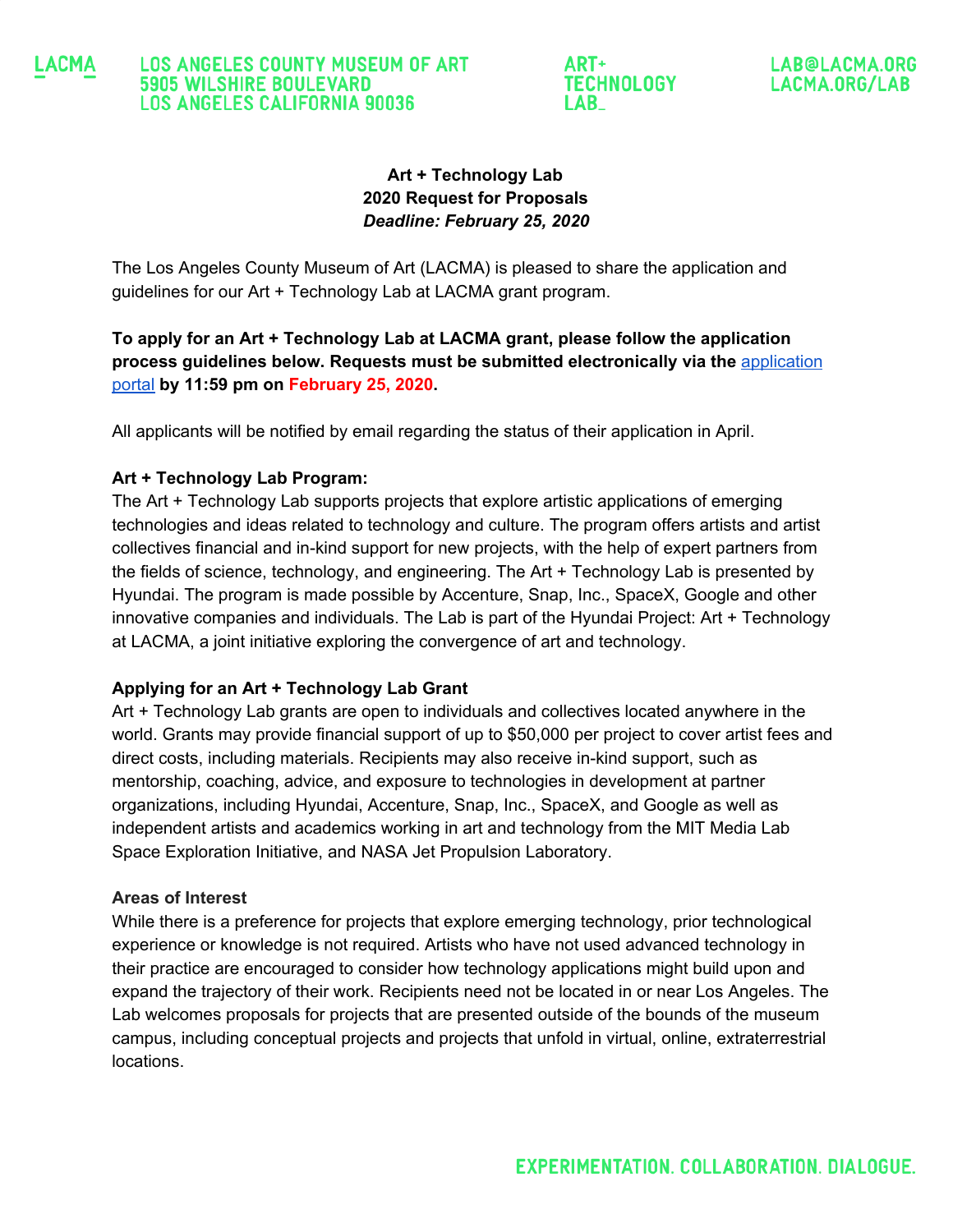Preference is given to project proposals that include some aspect of public demonstration and engagement with the museum's audience. Project budgets may include travel for this purpose.

We are particularly interested in exploratory ideas and proposals that leave room for refinement in collaboration with technologists and the museum. In addition, preference will be given to projects that are publicly accessible, consistent with LACMA's mission, and produce models, prototypes, data, code, or other material that can be shared broadly.

We also welcome proposals that utilize museum resources, including access to data, material from our archives, information about our collection, and the use of museum digital properties as a platform for presenting projects, though that is not a requirement.

In general, applicants are encouraged to think beyond the traditional in-gallery exhibition presentation, to consider other possibilities and forms of public engagement.

## **Commitment to Diversity**

The Art + Technology Lab is committed to embracing and enhancing equity, diversity, inclusion, and access to arts and culture, and encourages applications from communities across racial, ethnic, geographic, socio-economic, cultural, age, gender, and sexual orientation spectrums.

## **Evaluation Criteria:**

LACMA curators and staff will review all applications. The final selection will be made by the museum director and curatorial and program staff. LACMA has sole discretion as to the number of proposals that will be accepted and supported through the Lab.

Projects will be evaluated according to the following criteria:

- Is the project artist-led and does it have artistic merit?
- Does the project explore emerging technology?
- Does the project suggest models, methods, and/or data that may be of interest to other artists and technologists?
- Does the process proposed by the artist include opportunities to present demos, prototypes, or collaborative opportunities for the public during the development period?

Preference is given to project proposals that include some aspect of public demonstration and engagement with the museum's audience. Project budgets may include travel for this purpose.

The awarding of the grant may require meetings with applicants to discuss their proposals and establish detailed agreements. The grants will be awarded only after definitive agreements are reached, and the amount and timing of the disbursement of funds will be determined by the nature of each project. All artists will be required to execute a definitive agreement with LACMA (and, where applicable, third-party participants), which will set forth appropriate agreements with respect to, among other things, the scope and the duration of the project, required milestones,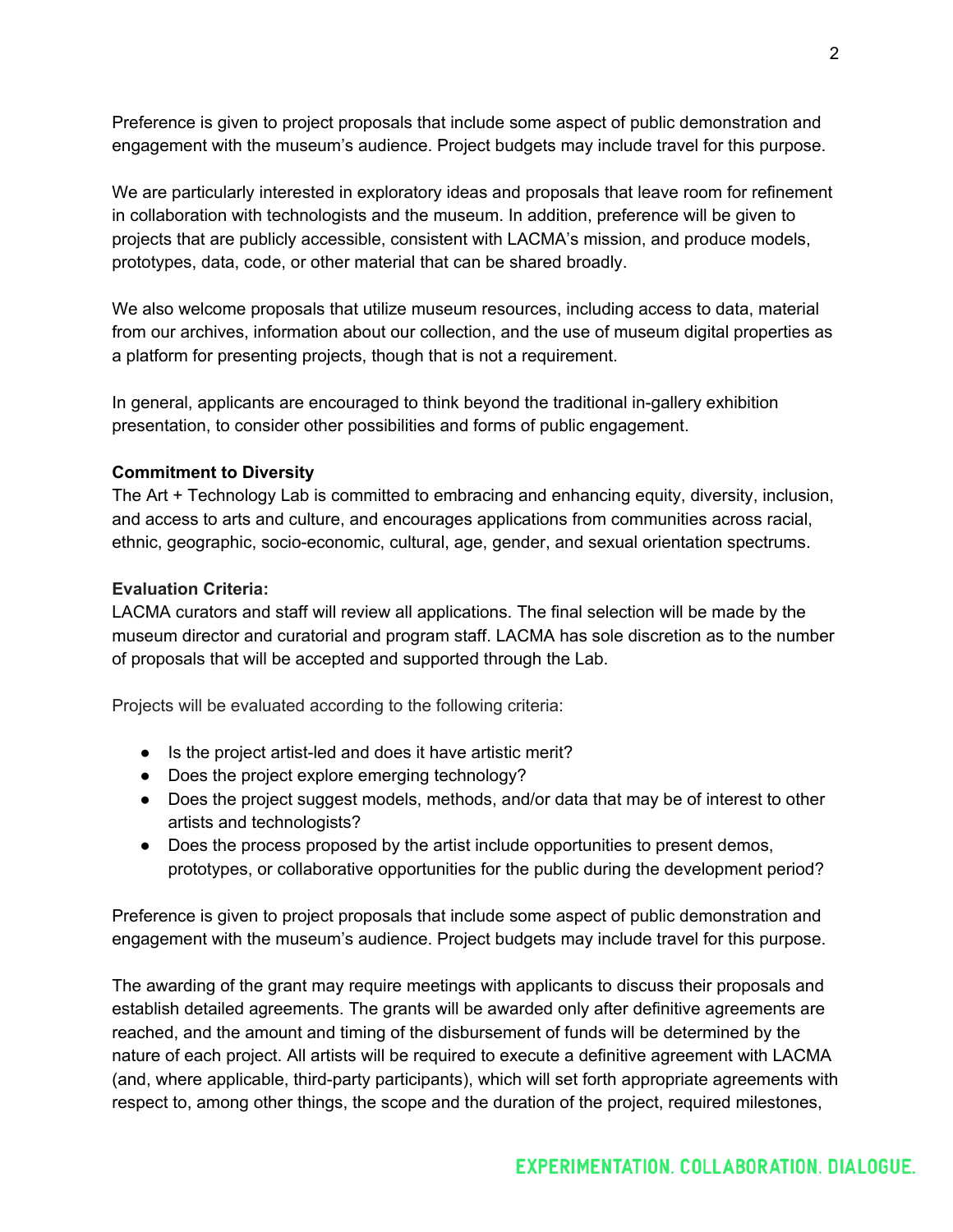amount and timing of funding, the involvement of third parties, intellectual property, licensing, and ownership.

#### **Application deadline:** February 25, 2020

**Award information:** Applicants may request a grant amount up to \$50,000. All costs included in the project budget must be expended during the period of support, typically within 12 months of the initial award. Applicants may include fees for their own time and/or creative effort as part of the overall request outlined in the proposal.

#### **How to prepare and submit an application:**

LACMA is not looking for traditional proposals. Some degree of uncertainty and ambiguity is encouraged, in the interest of identifying projects that truly explore new frontiers in art and technology. Of greater concern are the questions and methods you wish to explore, and the process you propose for exposing the results of your experimentation to the public.

The application should address the following questions. Please submit it as a single PDF, via the [application](https://formpl.us/form/845306049) portal, making sure to answer the additional questions listed in the portal. The maximum file size is 7MB. Supporting materials should be included in the document as hyperlinks. Number the pages of the application and include your name and the project name in the footer on each page of the document.

- Name of Project:
- List three words that describe your proposal:
- One-sentence description of the work for which you are seeking support:
- Full description of the proposed project (500 word maximum):
- Please include a bio of the principal artist or collective who will be responsible for this project (this may be in the form of a CV):
- Please describe the artist or creative merit of the proposed project (100 word maximum):
- In what ways does your project inspire dialogue about the issues at hand, including the relationship between technology and culture? (100 word maximum):
- Please describe your proposed plan for public engagement. What opportunities do you foresee to share prototypes, demonstrations, and process with the public? (100 word maximum):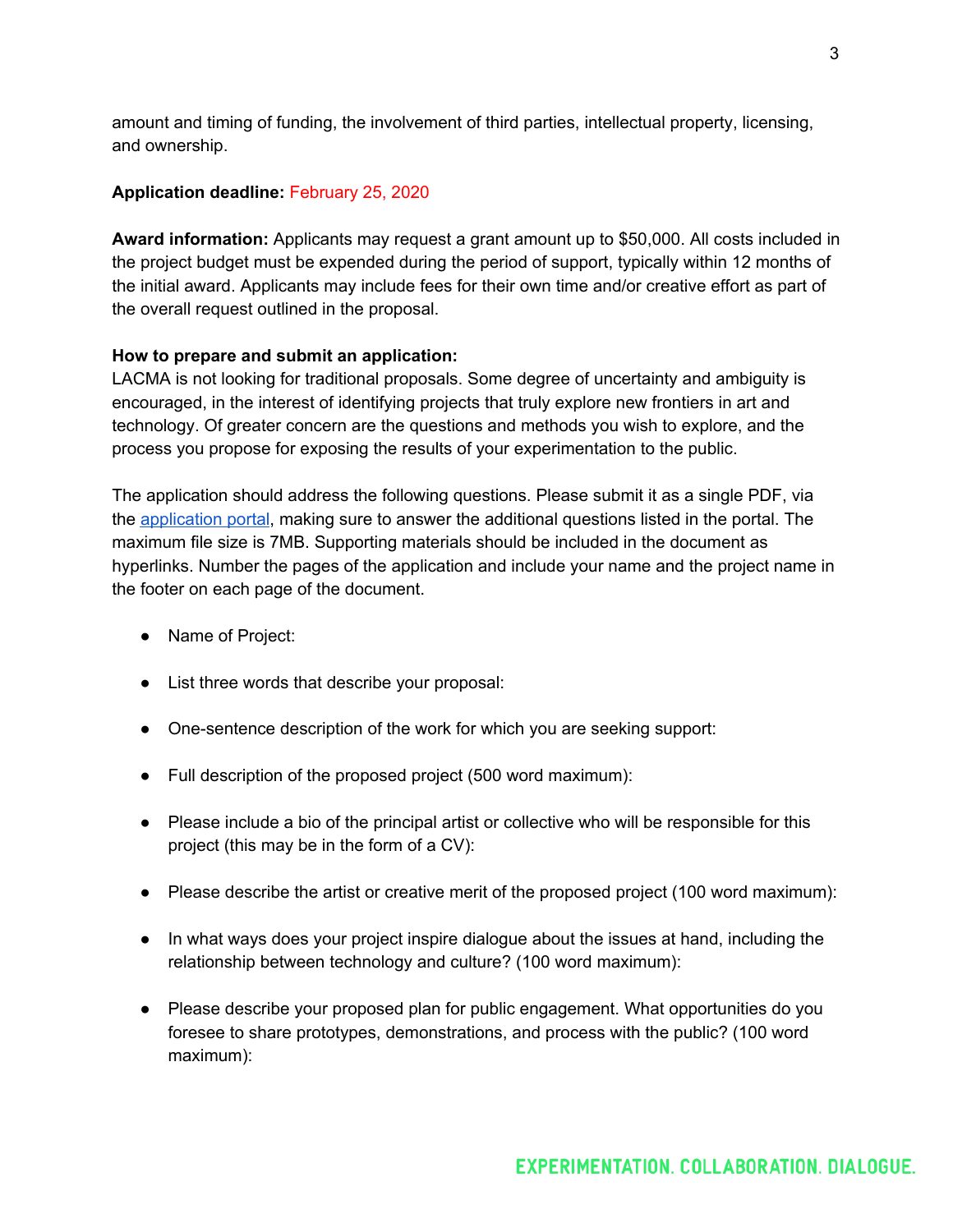- Please list any other sources of funding for this project, including in-kind support, and, if applicable, any conditions related to that funding or support:
- Total amount requested:
- Detailed project budget (please include direct costs, including materials, software licenses, etc., and any artist fees as well as fees for any other contributors to the project):
- If appropriate, please include up to five images, schematics, renderings, etc. that represent the idea for your project embedded in your document in jpeg format. Video files should be of less than five minutes in length and included as hyperlinks in the proposal. Supporting media files are not required.
- Please provide an implementation plan delineated in a chart similar to the one on the next page: